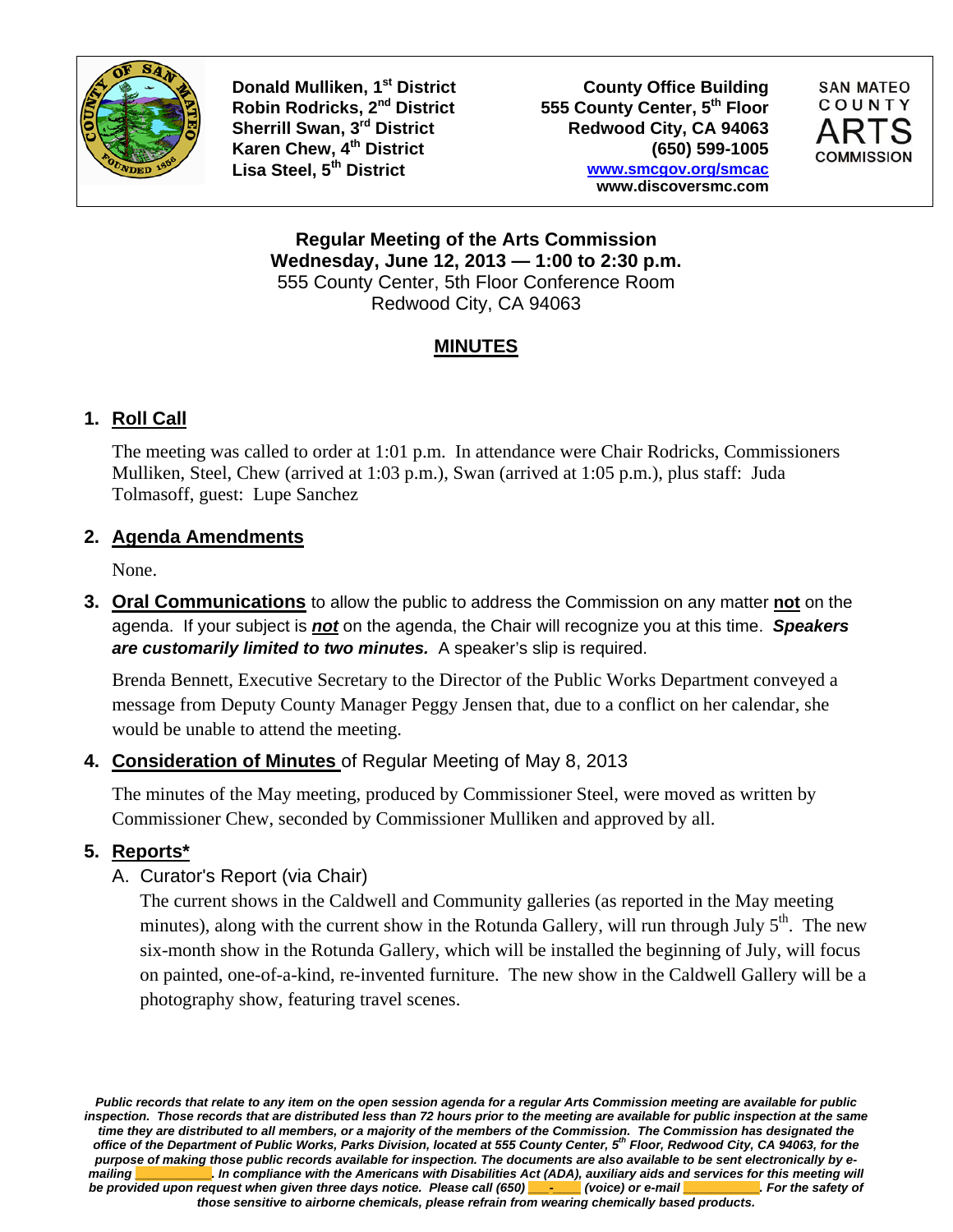#### B. Grants & Workshop Program Manager's Report

1. Report back on Grant Portfolios

 Grants Manager Esther Mallouh reported the following on the portfolios: Arts Education & Educator Innovation Portfolio: (school grants information in the Grants Packet) Fifty dollar mini-grants were given to Bayshore Elementary (5 grants), Robertson Intermediate (5 grants), Half Moon Bay High School (3 grants), Hatch Elementary (3 grants), Franklin Roosevelt Elementary (5 grants), Terra Nova High School (3 grants), John Gill Elementary (4 grants), Jefferson Union High School (5 grants), Aragon High School (2 grants), Gateway Community School (2 grants) for a total of \$22,800. In a discussion that Ms. Mallouh had with Mr. Dick Sperisen, they agreed that mini-grants of \$100 should be the goal for the next funding cycle. They also agreed that the application process for the next funding cycle should begin in September in order to give the teachers ample time to develop projects for their proposals. Commissioner Chew requested that the summer school sessions be considered for coverage in the funding cycle, as well. Chair Rodricks asked that these suggestions for the next funding cycle be included no later than the August meeting agenda for a vote. Technical Portfolio: A total of nine *Letters of Intent* were received and, after review, eight organizations were invited to submit proposals. The Grants Manager visited and spoke with representatives of each organization. Of the eight applicants, the Grants Manager received six full proposals. Five of these were selected for consideration by an impartial, Bay Area review panel from outside of San Mateo County, which then submitted their recommendations for approval by the Arts Commission.

#### **6. Action ltems**

A. Move to approve the 2013 funding cycle grant applications

The Grants Manager briefly reported on each proposal and the Commissioners discussed and voted on each of the five organizations for the submitted recommended grants, as follows: (**NOTE**: Chair Rodricks, as being under current contract with Masterworks Chorale, recused herself from voting on that recommendation)

 - Mid-Penninsula Boys & Girls Club for \$2,000: Moved by Commisioner Chew, seconded by Commissioner Swan, and approved by all

 - Masterworks Chorale for \$4,500: Moved by Commissioner Mulliken, seconded by Commissioner Steel, approved by Commissioners Mulliken, Swan, Chew, and Steel, abstained by Chair Rodricks

 - Menlowe Ballet for \$3,000: Moved by Commissioner Swan, seconded by Commissioner Chew, approved by all

 - Music at Kohl for \$7,000: Moved by Commissioner Chew, seconded by Commissioner Steel, approved by all

 - Sanchez Art Center for \$5,000: Moved by Commissioner Swan, seconded by Commissioner Mulliken, approved by all

Grand Total of Technical Portfolio grants funded for FY2012/2013: \$21,500

*Public records that relate to any item on the open session agenda for a regular Arts Commission meeting are available for public inspection. Those records that are distributed less than 72 hours prior to the meeting are available for public inspection at the same*  time they are distributed to all members, or a majority of the members of the Commission. The Commission has designated the<br>office of the Department of Public Works, Parks Division, located at 555 County Center, 5<sup>th</sup> Floo *purpose of making those public records available for inspection. The documents are also available to be sent electronically by emailing \_\_\_\_\_\_\_\_\_\_\_. In compliance with the Americans with Disabilities Act (ADA), auxiliary aids and services for this meeting will be provided upon request when given three days notice. Please call (650) \_\_\_-\_\_\_\_ (voice) or e-mail \_\_\_\_\_\_\_\_\_\_\_. For the safety of those sensitive to airborne chemicals, please refrain from wearing chemically based products.*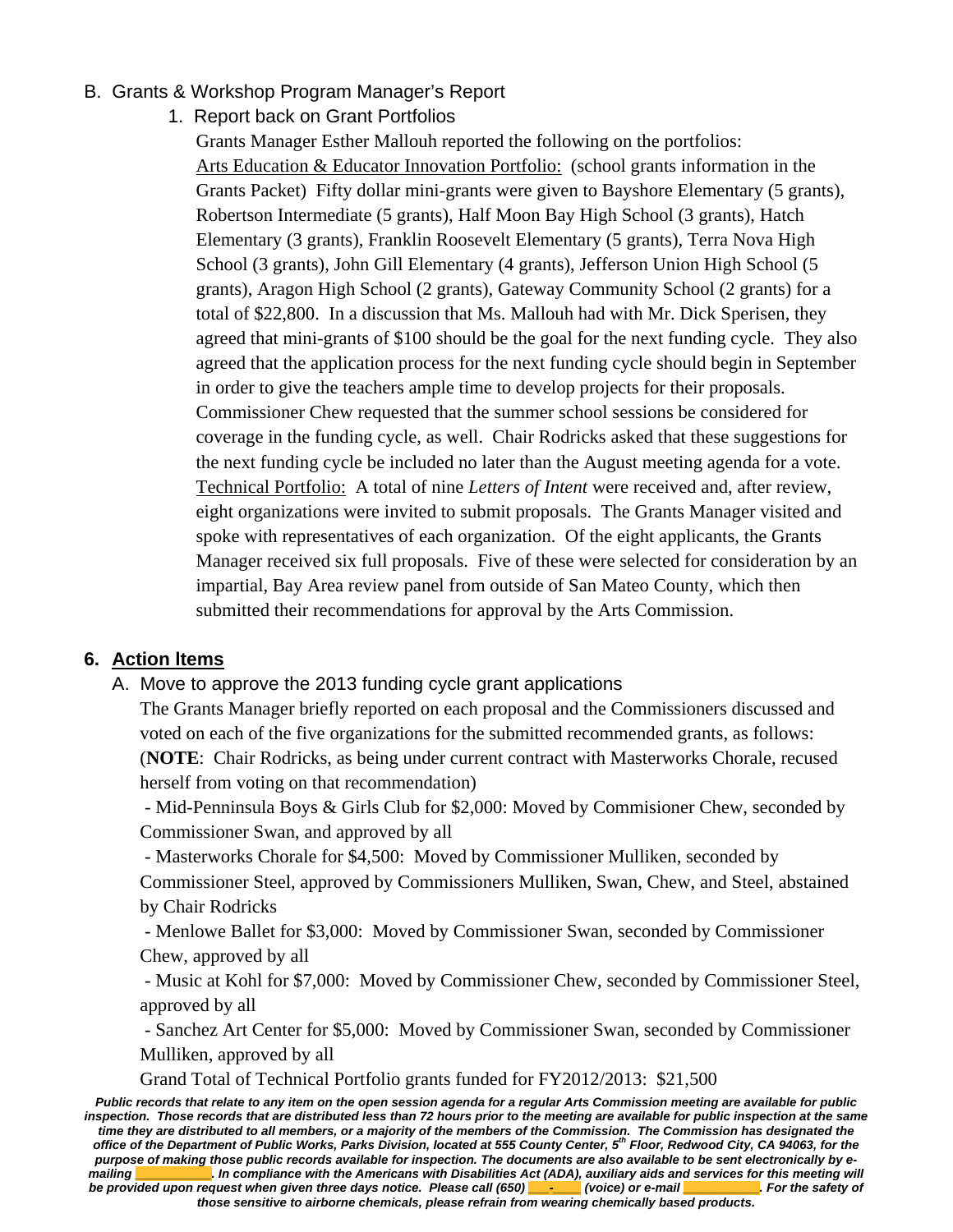B. Move to approve renewing the Grants Manager contract with Esther Mallouh for a period of 12 months, with a stipulation not-to-exceed \$25,000

After a brief discussion, Commissioner Steel moved the motion, Commissioner Chew seconded, and it was approved by all.

C. Move to encumber \$500 from FY 2012/2013 budget to offer as a stipend for a graphic designer to design two logos: (1) for the Arts Commission; and, (2) for the Grants Program After a brief discussion of this item that was introduced at the last meeting, Commissioner Swan moved the motion, Commissioner Chew seconded, and it was approved by all.

D. Election of Arts Commission Officers for 2013/2014 Commissioner Mulliken nominated Commissioner Swan, who politely declined. Commissioner Swan nominated Chair Rodricks. Due to the fact that both Commissioners Chew and Steel will be stepping off of the Arts Commission, shortly, Commissioner Chew moved to keep the current Chair (Rodricks) and Vice Chair (Swan) in their current roles for the next fiscal year. The motion was seconded by Commissioner Steel and it was approved by all.

### **7. Staff and Commission Reports**\*

Chair Rodricks reported the following update on the Hewlett Foundation matching grant project: After providing the Foundation with additional requested information (i.e. Tax ID number, budget), she was told that the application for an intermediary partnership was being worked on and they requested a conference call with Chair Rodricks and Grants Manager Mallouh at the end of the week. They are expecting that the application should make it on their docket by November of this year.

Commissioner Mulliken reported on the Poet Laureate application launch event, which took place at the San Mateo County Fair on Saturday, June 8<sup>th</sup>. The first San Mateo County Poet Laurate will be announced at a Board of Supervisors meeting in October. Boris Koodrin, who manages the Fine Arts Division at the Fair, told Commissioner Mulliken that, since the San Mateo Arts Commission sponsors the Best of Show awards, a table is available for displaying information on the Arts Commission. Commissioners agreed to take advantage of this opportunity at next year's fair.

Commissioner Chew reported on a conversation she had with the Sheriff's Athletic League (SAL) Executive Director, Barbara Bonilla regarding their need for an eight-week, pilot, lunchtime art program in one the schools that they serve. If it is successful and indicates continuing interest, they could expand it to more schools and make it part of their after school programs. Ms. Bonilla asked Commissioner Chew to help her find an artist or art program for this project. SAL would like to partner with the Arts Commission on fundraising for this addition to their programs.

## **8. Discussion Items**

## A. Presentation to the Board of Supervisors on SMCAC activities

Chair Rodricks announced that she had received an email request from Deputy County Manager Peggy Jensen to prepare a presentation to the Board of Supervisors on the current activities and upcoming plans of the Arts Commission. Chair Rodricks ask staff to secure a date on the Board of Supervisors agenda in late July or early August for this item.

*Public records that relate to any item on the open session agenda for a regular Arts Commission meeting are available for public inspection. Those records that are distributed less than 72 hours prior to the meeting are available for public inspection at the same*  time they are distributed to all members, or a majority of the members of the Commission. The Commission has designated the<br>office of the Department of Public Works, Parks Division, located at 555 County Center, 5<sup>th</sup> Floo *purpose of making those public records available for inspection. The documents are also available to be sent electronically by emailing \_\_\_\_\_\_\_\_\_\_\_. In compliance with the Americans with Disabilities Act (ADA), auxiliary aids and services for this meeting will be provided upon request when given three days notice. Please call (650) \_\_\_-\_\_\_\_ (voice) or e-mail \_\_\_\_\_\_\_\_\_\_\_. For the safety of those sensitive to airborne chemicals, please refrain from wearing chemically based products.*